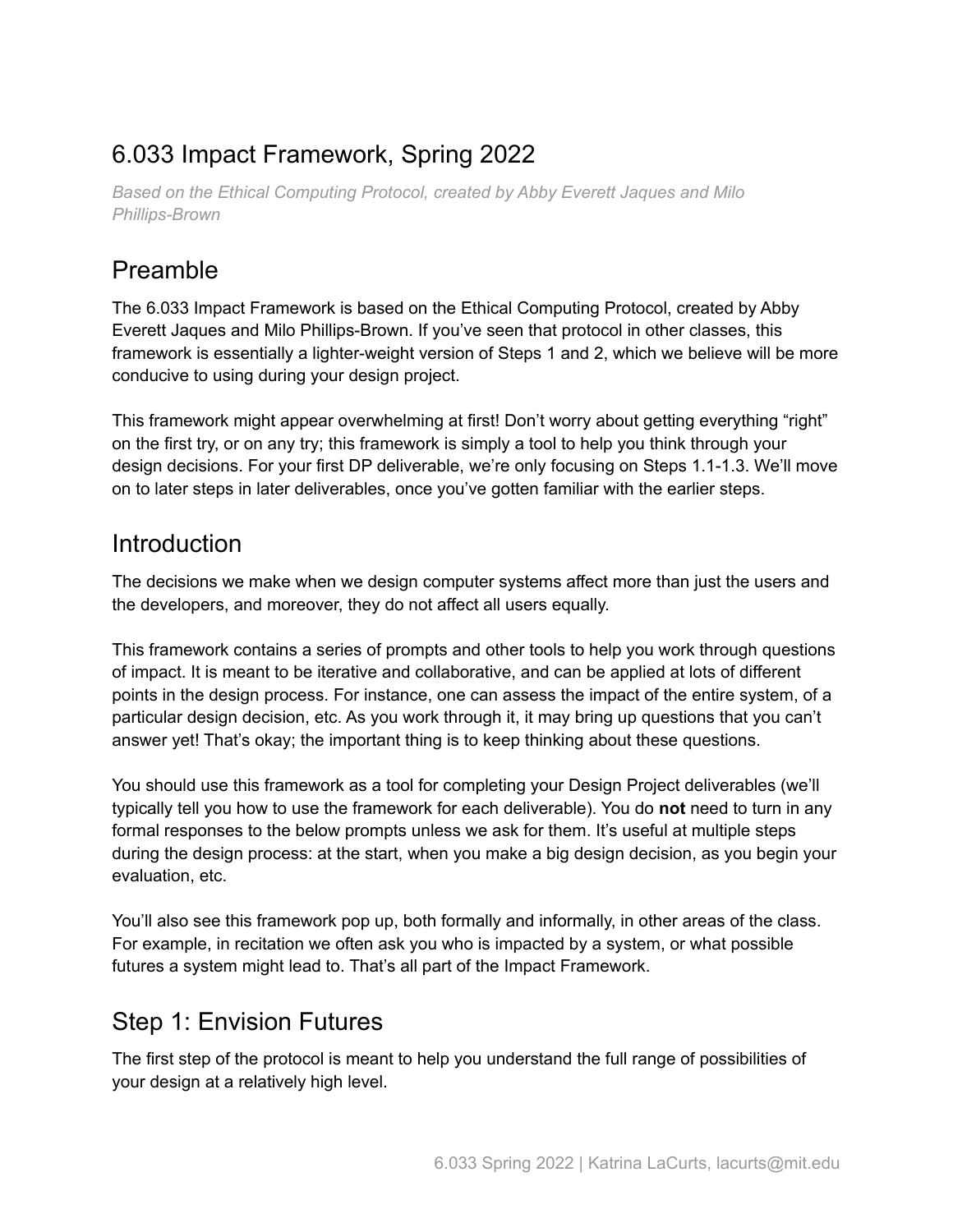### 1.1 What and Why?

Answer the following questions:

- **● Describe what you will produce with this project, in 2–3 sentences of plain language.**
- **● Explain why it's worth producing, in 2–3 sentences of plain language.**

To help you answer these questions, think about the following:

- Who is your project for? Who isn't it for? Why should each group care?
- What is the problem you're trying to solve? Are there existing solutions? If so, what's different about yours?

### 1.2 The Future

#### **What's the best-case scenario for your project? What's the worst-case scenario?**

You should have several answers to those questions. One best-case scenario might have to do with how your project is received by users; another might be about how it advances the state of the art. One worst-case scenario might have to do with enabling bad actors; another might be about your career.

To help you think through these scenarios, consider the following questions:

- Think about novel uses: What kinds of domain-hopping are possible? You have a certain kind of use in mind, for a particular area of life or kind of activity. But what else could your project be used for? What would be different if your project was used in ways you don't intend?
- Think about bad actors: How could someone appropriate your project for malicious purposes? What would happen if they did?
- Think about failure modes: Nothing works perfectly all the time. What can go wrong with your project, and how? What will be the effects when failures occur?
- Think about differences in benefits and harms to people. Could a member of a group affected by your project—especially a member of a group that's been historically disadvantaged—show you that there's something about your project that affects them differentially? How?

### 1.3 Who?

You've already started to think about how different groups are affected by your project; let's refine that. **What** *domains* **are impacted by your project?**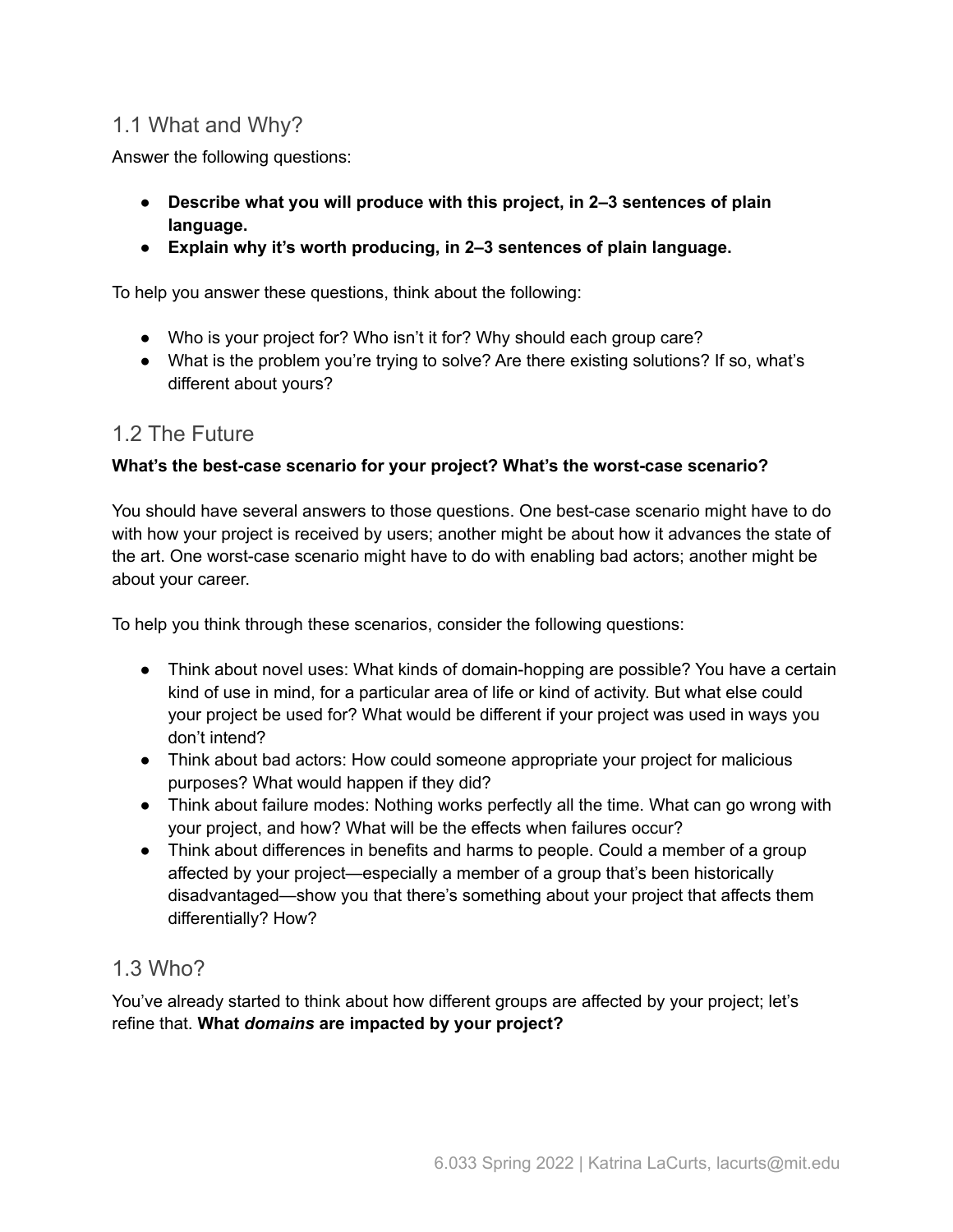You can think about domains as a series of nested and/or overlapping circles with you at the center. You might start with you, your team, etc. These groups are contained in large structures: communities, cities, industries, economies, and so on.

You might include:

- Companies where your system might be used
- Industries where your system might be used
- Communities where those companies/industries have effects

At this stage, it might not be clear yet exactly *how* your project will affect these domains. That's okay! The goal is just to start thinking about who's affected.

### 1.4 How?

The different futures you thought about previously will affect different domains differently; the best-case scenario for one domain might not be the best-case scenario for another.

We can capture this idea with a *Change Matrix*: a table that describes how your project might go well or badly to any degree, for each of your domains of change.

Generate as many possibilities as you can think of, filling in the cells. It may be helpful to think about different timescales: some short-term downsides generate longer-term upsides, and vice versa. You'll come back to this Change Matrix in Step 2 of the framework.

*Note from the 6.033 staff: We've found it useful to start with five rows: Best Case / Pretty Good / Neutral / Pretty Bad / Worst Case. It might be tempting to start with just three: Best / Neutral / Worst. But pretty quickly you'll find some gradations between Best and Neutral, and between Neutral and Worst.*

*It's okay to use more rows if that feels helpful to you! The original Ethical Computing Protocol suggests seven instead of five.*

|                    | Domain 1 | Domain 2 |  |
|--------------------|----------|----------|--|
| <b>Best Case</b>   |          |          |  |
| <b>Pretty Good</b> |          |          |  |
| <b>Neutral</b>     |          |          |  |
| <b>Pretty Bad</b>  |          |          |  |
| <b>Worst Case</b>  |          |          |  |

To help you think through some of these scenarios: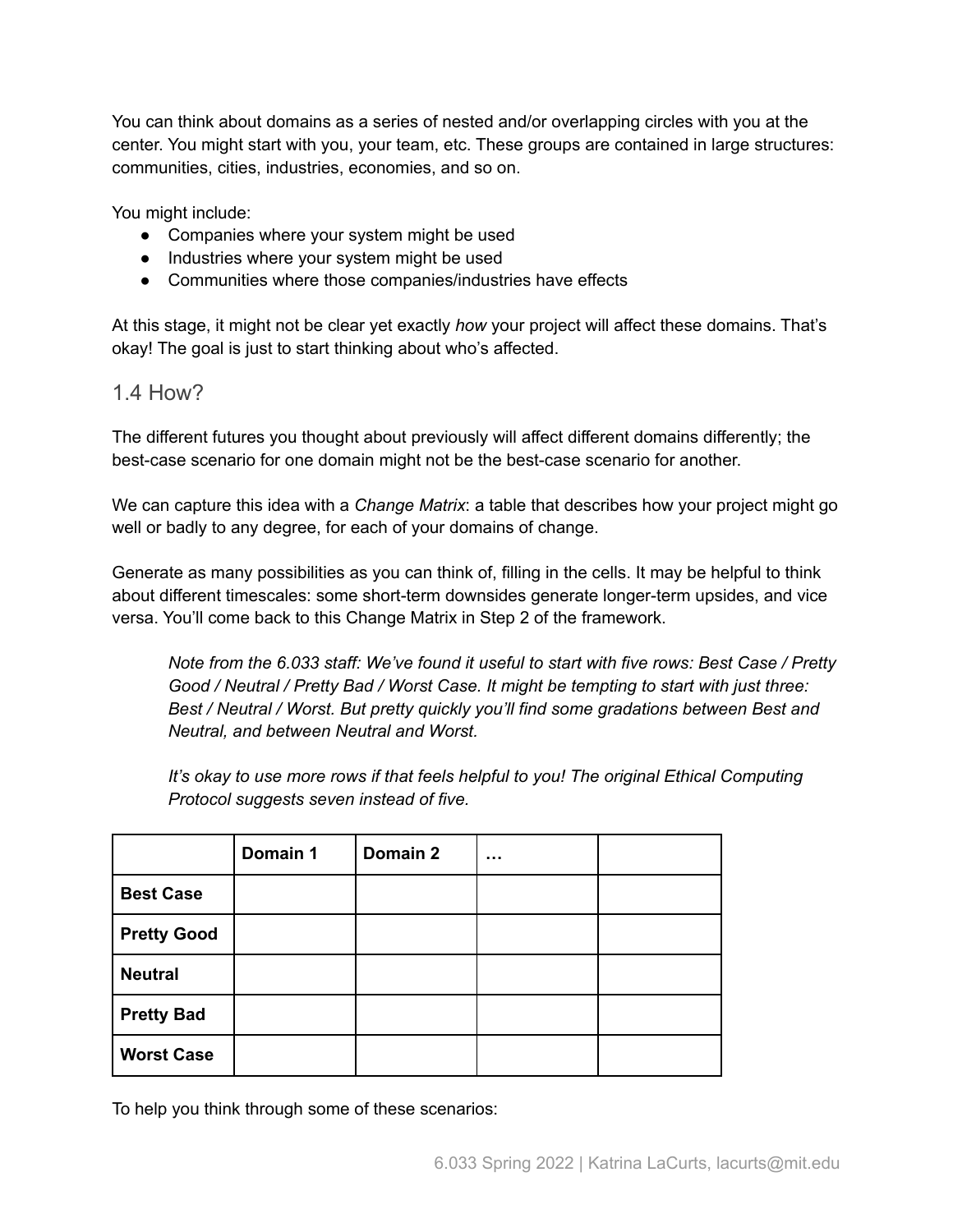- What will your family brag about when they talk about your project? What will they avoid mentioning?
- What would make people fight to be put on the project? What would make them refuse?
- How could your project end up as a feel-good story on the nightly news? How could it end up as the subject of a Pulitzer-Prize-winning exposé?
- If a historian writing a hundred years from now talked about your project, what do you hope they'd say? What would make you hope they didn't mention your name?
- What would the plot of a Hallmark movie about your project be? What about a Black Mirror episode?

# Step 2: Surface Values

At this stage, you've thought about the domains affected by your project, and the impacts of various outcomes on those domains. Step 2 is all about refining this process: being more rigorous in our understanding of what exactly is good and bad about the futures you've imagined, and for whom.

### 2.1 Who? Again

The futures you envisioned aren't just good or bad; they're good or bad for someone. It's time to be explicit about who those someones are.

Anyone who's affected by your project is a stakeholder. That includes everyone who appears in your Change Matrix, in every domain: from you and your team to your users, to competitors, regulators, and even people who may have no direct contact with your project, but who gain or lose something because of the difference your project makes to the world.

We'll start by refining our idea of who's impacted by your system.

- **● Look back at your Change Matrix. For each possible future** (i.e., each cell in the matrix)**, list all the people and groups who appear in it.** In some cases, this may be an expansion of your domains — e.g., listing the individuals on your team instead of "DP Team" — or you may have uncovered impacted people who aren't represented in any of your domains.
- **● When you list a group, ask yourself if there are subgroups that will be affected differently. If so, add them.** For example, users may have quite different experiences depending on factors like age, race, gender, socio-economic or health status, geographic location—or even something like height, or hand size, or familiarity with Star Trek. So ask yourself what it is that makes a future work well or badly for a group, and then think about whether subgroups will have different experiences.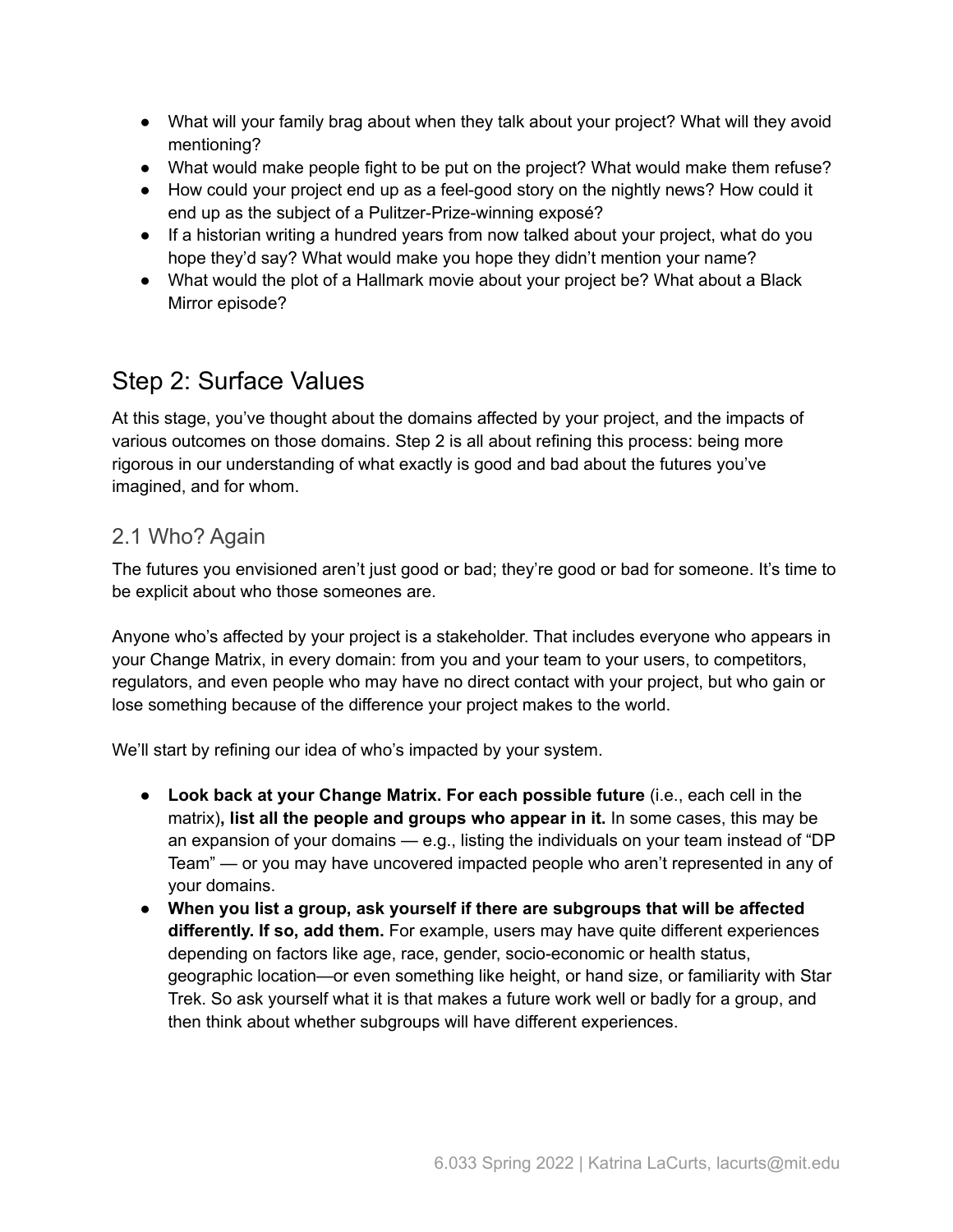As you work through this, don't get too caught up on whether something you classified as a domain is actually a stakeholder — that doesn't matter. The goal is to understand all of the people impacted by your project.

To help you think through possible stakeholders, here are some starting points:

- Workers at companies where your system is/isn't deployed
- People living in towns that have/don't have your system
- Companies that do/don't deploy your system (subgroups: small, medium, large)
- People in communities where those companies/industries have effects (think about subgroups, too)
- People who might be put at risk by your system, if any
- People who might experience secondary effects of your system (e.g., from some sort of disruption of operations

### 2.2 How? Again

Now that you have a detailed list of stakeholders, it's time to understand how they are affected. The end-goal of this step is to refine your Change Matrix, noting that you now have a more precise idea of the people/groups affected (thanks to Step 2.1); the Moral Lenses tool will help you do this.

#### Moral Lenses

To this point, we've been relying on a loose, intuitive sense of things going well or badly. But it's time to get clearer about what exactly we mean when we think about the impact of our system on stakeholders.

The Moral Lenses are three ways of looking at a possible future, each of which brings different aspects of that future into view. Using them is a way to understand in what sense a future is good or bad for someone.

Working through each lens in turn is also a way of doing a kind of moral due diligence —making sure we are taking all the morally significant aspects of a project into account.

#### **Lens 1: Outcomes**

- What's different for stakeholders after your system exists, as compared to the starting state?
- What good or bad things do they have more or less of?

Those costs and benefits can come in the form of just about anything: money or time or power or prestige; opportunities, abilities, or liberty; pleasure or pain; cupcakes or cat videos.

Many or even most of the futures you envisioned probably speak the language of outcomes. But this isn't the only way things can be good or bad.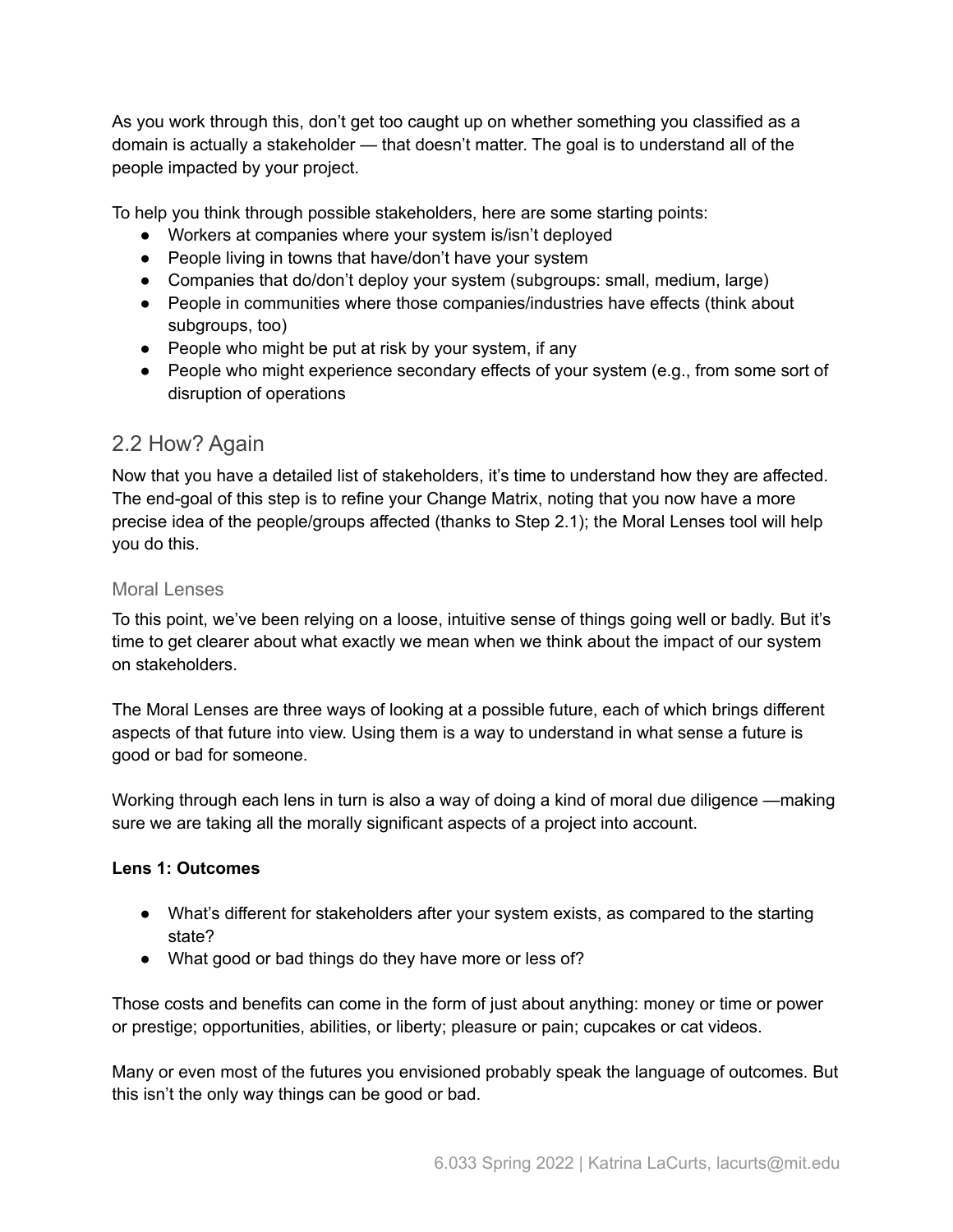#### **Lens 2: Process**

● Were stakeholders given due care, respect, and consideration in the process of producing the outcome?

This lens is motivated by the thought that sometimes the ends don't justify the means; there can be good outcomes that we shouldn't pursue, because what it would take to achieve them would be unacceptable.

If I notice spinach in a colleague's teeth, I shouldn't reach over and pick it out myself; if a crying baby is causing passengers on a long-haul flight to become increasingly agitated, I shouldn't relieve their suffering by tossing the baby out of the plane.

#### **Lens 3: Systems**

● How are benefits and burdens—both in Outcomes and in Process—distributed among stakeholders? Is the distribution fair?

This lens draws our attention to the way that it's not just whether there are net benefits, or whether the process was appropriate; it also matters what the patterns are. If all the benefits flow to one group, while all the burdens are borne by a different group, that can be morally significant, and it certainly requires justification.

So we want to know: are background conditions and historical patterns of marginalization, inequality, and oppression reduced, or reinforced?

#### Change Matrix Revisited

The possible futures in your Change Matrix are labeled according to degrees of general goodness or badness; now you will get more precise, saying for whom a future is good or bad, and in what way. Start with the key stakeholders flagged in your Stakeholder Inventory, and include others to the extent you can.

- For each cell in your Change Matrix, indicate which stakeholder(s) it's ideal for—and any stakeholder(s) it's not ideal for. (The cells of your change matrix might get large! Feel free to change the format into whatever works for you; you don't have to keep it as a table with cells.)
- Use the Moral Lenses to help you think about ways things can be good and bad for stakeholders that may not be explicit in your initial description of the possible future. Add that information to your cells.